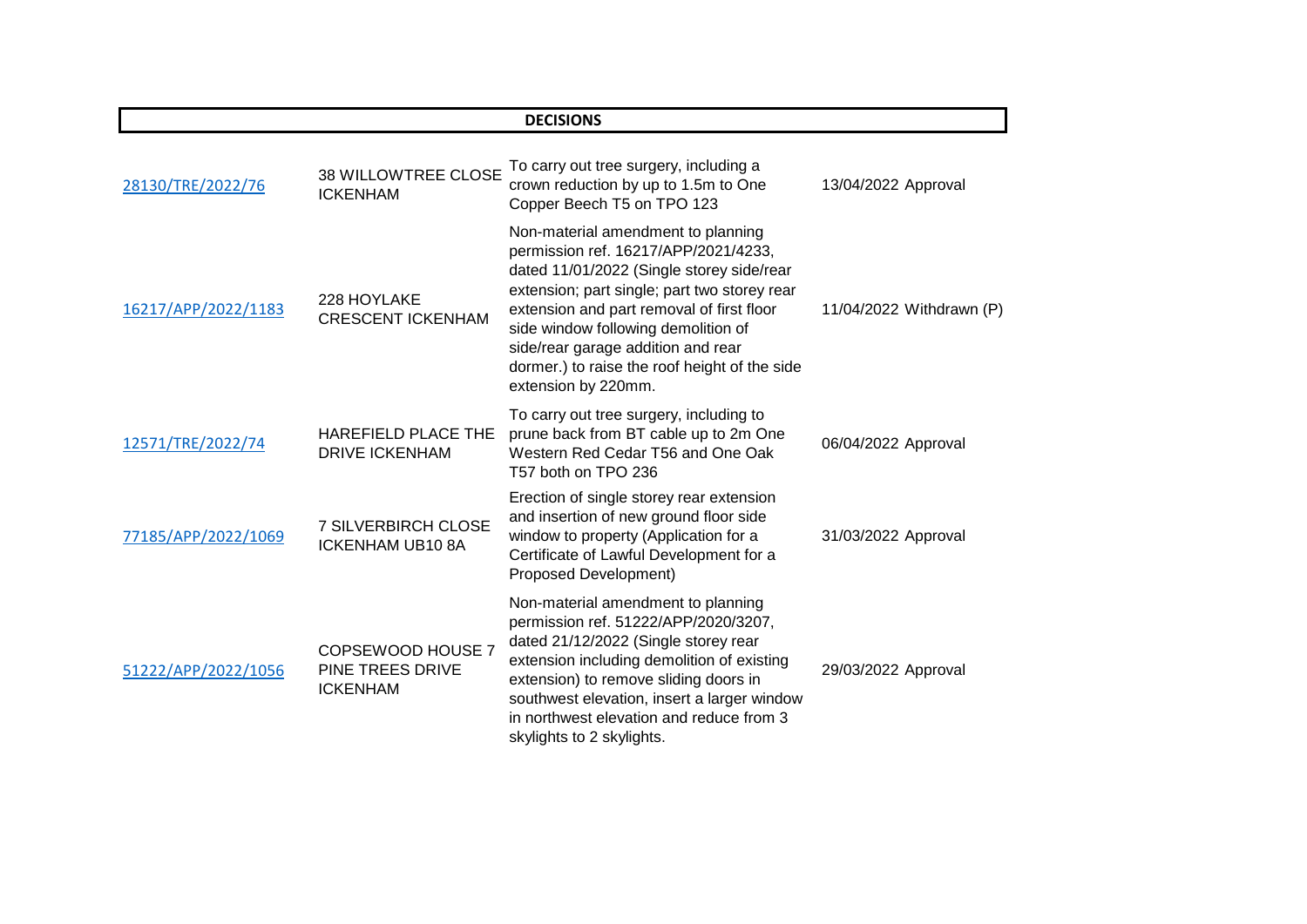| 68470/APP/2022/1042 | <b>46 SUSSEX ROAD</b><br><b>ICKENHAM UB10 8PN</b>                 | Conversion of roof space to habitable use<br>to include a rear dormer with Juliet<br>balcony, 3 front roof lights and conversion<br>of roof from hip to gable end (Application<br>for a Certificate of Lawful Development for<br>a Proposed Development)                                                | 28/03/2022 Approval      |
|---------------------|-------------------------------------------------------------------|---------------------------------------------------------------------------------------------------------------------------------------------------------------------------------------------------------------------------------------------------------------------------------------------------------|--------------------------|
| 68470/APP/2022/1043 | <b>46 SUSSEX ROAD</b><br><b>ICKENHAM UB10 8PN</b>                 | Erection of outbuilding to rear garden to be<br>used as a gym, following demolition of<br>existing shed (Application for a Certificate<br>of Lawful Development for a Proposed<br>Development)                                                                                                          | 28/03/2022 Approval      |
| 72178/TRE/2022/61   | 12 HEYTHROP DRIVE<br><b>ICKENHAM MIDDLESEX</b><br><b>UB10 8DT</b> | To fell and replace One Oak T32 on TPO<br>389                                                                                                                                                                                                                                                           | 23/03/2022 Approval      |
| 11824/APP/2022/977  | 139A SWAKELEYS ROAD<br><b>ICKENHAM</b>                            | Erection of outbuilding to rear garden                                                                                                                                                                                                                                                                  | 22/03/2022 Approval      |
| 4000/APP/2022/980   | 252 SWAKELEYS ROAD<br><b>ICKENHAM</b>                             | Erection of a single storey extension to the<br>rear                                                                                                                                                                                                                                                    | 22/03/2022 Approval      |
| 21081/APP/2022/939  | 31 CAMPDEN ROAD<br><b>ICKENHAM</b>                                | Erection of a rear dormer and hip to gable<br>extension with gable end window and 2 x<br>front facing windows                                                                                                                                                                                           | 21/03/2022 Withdrawn (P) |
| 38472/APP/2022/928  | 185 HOYLAKE<br><b>CRESCENT ICKENHAM</b>                           | Front porch extension, single storey<br>side/rear extension and replacement<br>garage door with window (including<br>conversion into habitable space).                                                                                                                                                  | 21/03/2022 Approval      |
| 38472/APP/2022/929  | 185 HOYLAKE<br><b>CRESCENT ICKENHAM</b>                           | Conversion of roof space to habitable use<br>to include a rear dormer roof extension<br>with juliette balcony, 3 front roof lights and<br>conversion of roof from hip to gable end<br>with new gable end window (Application for<br>a Certificate of Lawful Development for a<br>Proposed Development). | 21/03/2022 Approval      |
| 7810/APP/2022/938   | <b>13 BRIDGE WAY</b><br><b>ICKENHAM</b>                           | Retrospective application for the retention<br>of outbuilding to rear of garden                                                                                                                                                                                                                         | 21/03/2022 Approval      |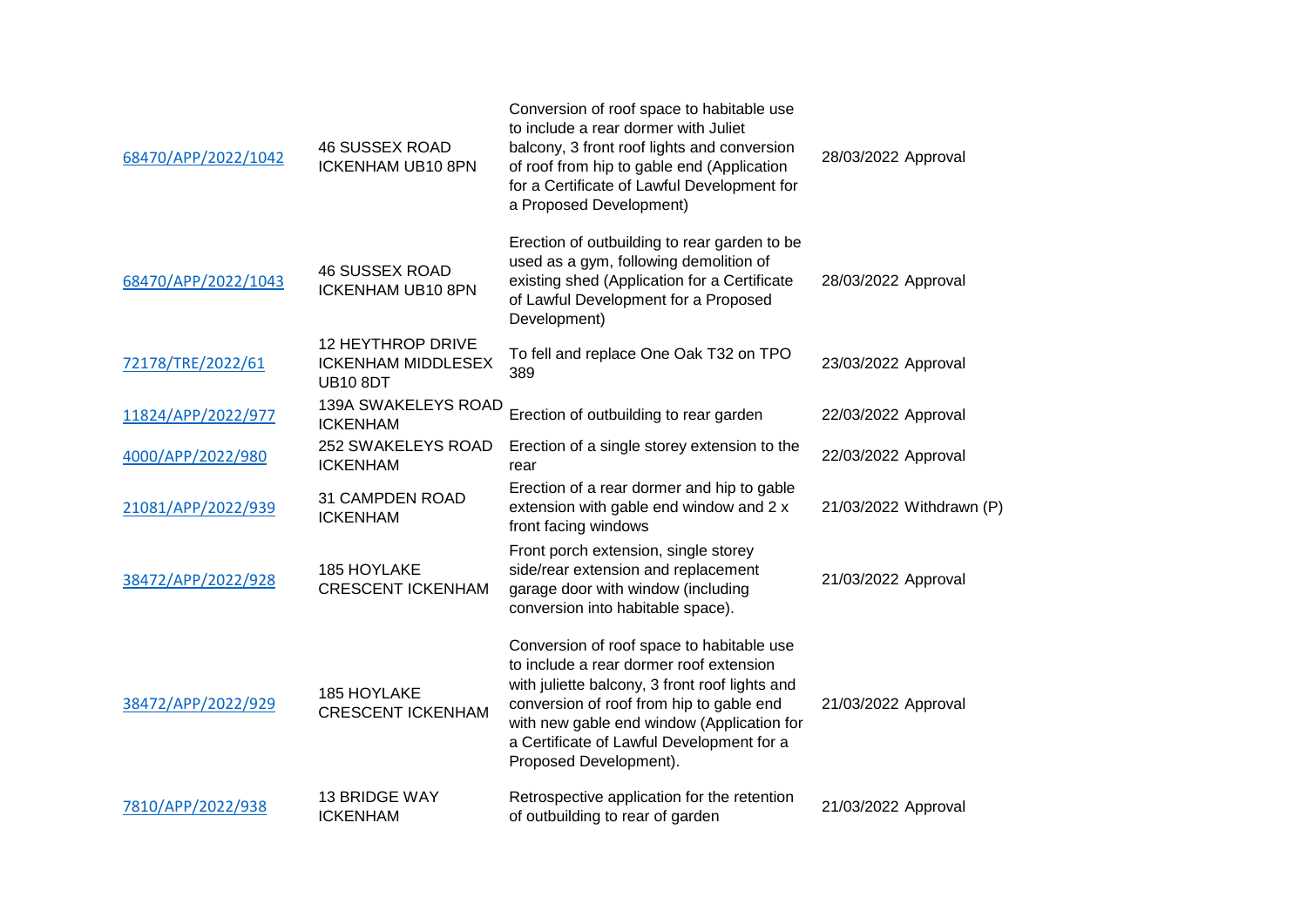| 9483/APP/2022/923  | 12 THE DRIVE<br><b>ICKENHAM</b>                       | Conversion of roofspace to habitable use<br>including change of roof, raising of roof<br>ridge height and installation of two roof<br>lights, erection of a front extension, and<br>single storey rear extension, conversion of<br>garage to habitable use and fenestration<br>changes.   | 21/03/2022 Refusal (P) |
|--------------------|-------------------------------------------------------|-------------------------------------------------------------------------------------------------------------------------------------------------------------------------------------------------------------------------------------------------------------------------------------------|------------------------|
| 76229/APP/2022/898 | <b>146 SWAKELEYS ROAD</b><br><b>ICKENHAM UB10 8BA</b> | Installation of a vehicle crossover                                                                                                                                                                                                                                                       | 17/03/2022 Refusal (P) |
| 8313/APP/2022/889  | <b>5 MILVERTON DRIVE</b><br><b>ICKENHAM</b>           | First floor rear extension; replacement<br>ground floor rear door and window and<br>removal of first floor side window.                                                                                                                                                                   | 17/03/2022 Approval    |
| 38328/APP/2022/882 | 9 PEPYS CLOSE<br><b>ICKENHAM</b>                      | Erection of a double storey rear extension,<br>front porch and raising the height of<br>existing single storey side extension to<br>include roof lights                                                                                                                                   | 16/03/2022 Approval    |
| 4011/APP/2022/870  | 66 THE DRIVE<br><b>ICKENHAM</b>                       | Erection of an outbuilding to the rear<br>garden, demolition of existing outbuilding.                                                                                                                                                                                                     | 15/03/2022 Approval    |
| 21962/APP/2022/801 | <b>5 CHARLBURY ROAD</b><br><b>ICKENHAM</b>            | Conversion of roof space to habitable use<br>to include a rear dormer roof extension<br>with juliette balcony, 3 front roof lights and<br>conversion of roof from hip to gable end<br>enlargement (Application for a Certificate<br>of Lawful Development for a Proposed<br>Development). | 09/03/2022 Approval    |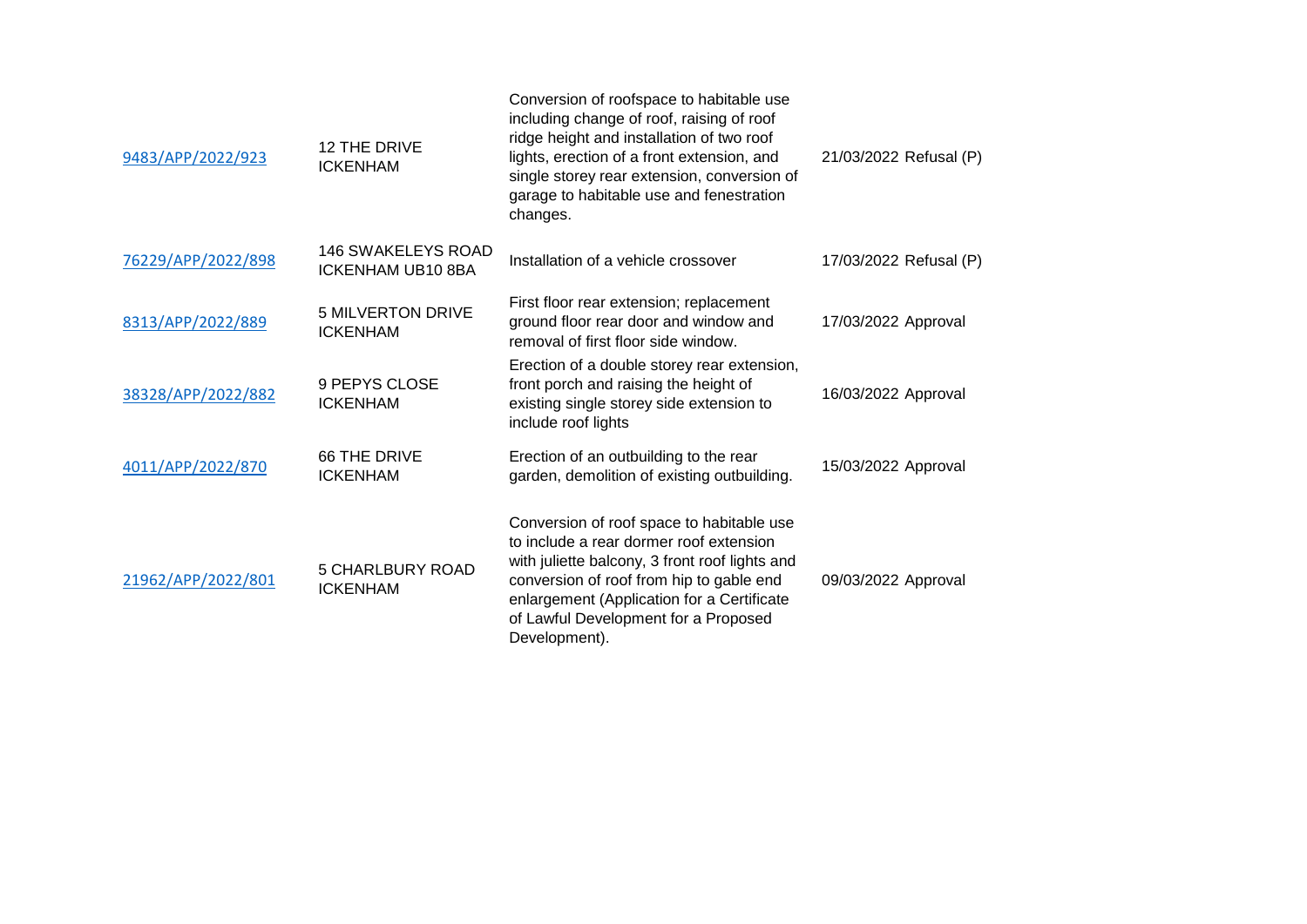| 7778/APP/2022/783  | <b>11 CLOVELLY AVENUE</b><br><b>ICKENHAM</b>        | Conversion of roof space to habitable use<br>to include a rear dormer roof extension<br>with 2 front roof lights, conversion of roof<br>from hip to gable end with new gable end<br>window following demolition of chimney<br>and erection of front porch extension<br>(Application for a Certificate of Lawful<br>Development for a Proposed<br>Development). | 08/03/2022 Approval    |
|--------------------|-----------------------------------------------------|----------------------------------------------------------------------------------------------------------------------------------------------------------------------------------------------------------------------------------------------------------------------------------------------------------------------------------------------------------------|------------------------|
| 321/APP/2022/715   | 39 OAK AVENUE<br><b>ICKENHAM</b>                    | Part demolition of existing outbuilding, and<br>erection of single storey outbuilding.<br>Replacement of door, window and<br>installation of a new roof over the existing<br>outbuilding. Removal of six trees and<br>planting of new three trees at the rear.                                                                                                 | 03/03/2022 Approval    |
| 22378/APP/2022/683 | <b>61 THORNHILL ROAD</b><br><b>ICKENHAM</b>         | Two storey side extension, first floor side<br>extension, part two storey, part single<br>storey rear extension and conversion of<br>garage to habitable use.                                                                                                                                                                                                  | 01/03/2022 Approval    |
| 51655/APP/2022/695 | 5 CLOVELLY AVENUE<br><b>ICKENHAM</b>                | Erection of a single storey rear extension.                                                                                                                                                                                                                                                                                                                    | 01/03/2022 Refusal (P) |
| 72430/APP/2022/685 | <b>2A AUSTINS LANE</b><br><b>ICKENHAM UB10 8RH</b>  | Erection of single storey side and rear<br>extension, with glass roof enclosure over<br>rear patio, following demolition of existing<br>outhouse                                                                                                                                                                                                               | 01/03/2022 Approval    |
| 77118/APP/2022/736 | <b>14 BURFORD CLOSE</b><br><b>ICKENHAM UB10 8EH</b> | Single storey front/side extension<br>(following demolition of side garage); part<br>single; part two-storey side/rear extension<br>and new first floor side window.                                                                                                                                                                                           | 01/03/2022 Refusal (P) |
| 12629/APP/2022/655 | <b>17 BONIFACE ROAD</b><br><b>ICKENHAM</b>          | Conversion of garage into habitable<br>accommodation with fenestration changes<br>and erection of a single storey front and<br>side infill extension                                                                                                                                                                                                           | 28/02/2022 Approval    |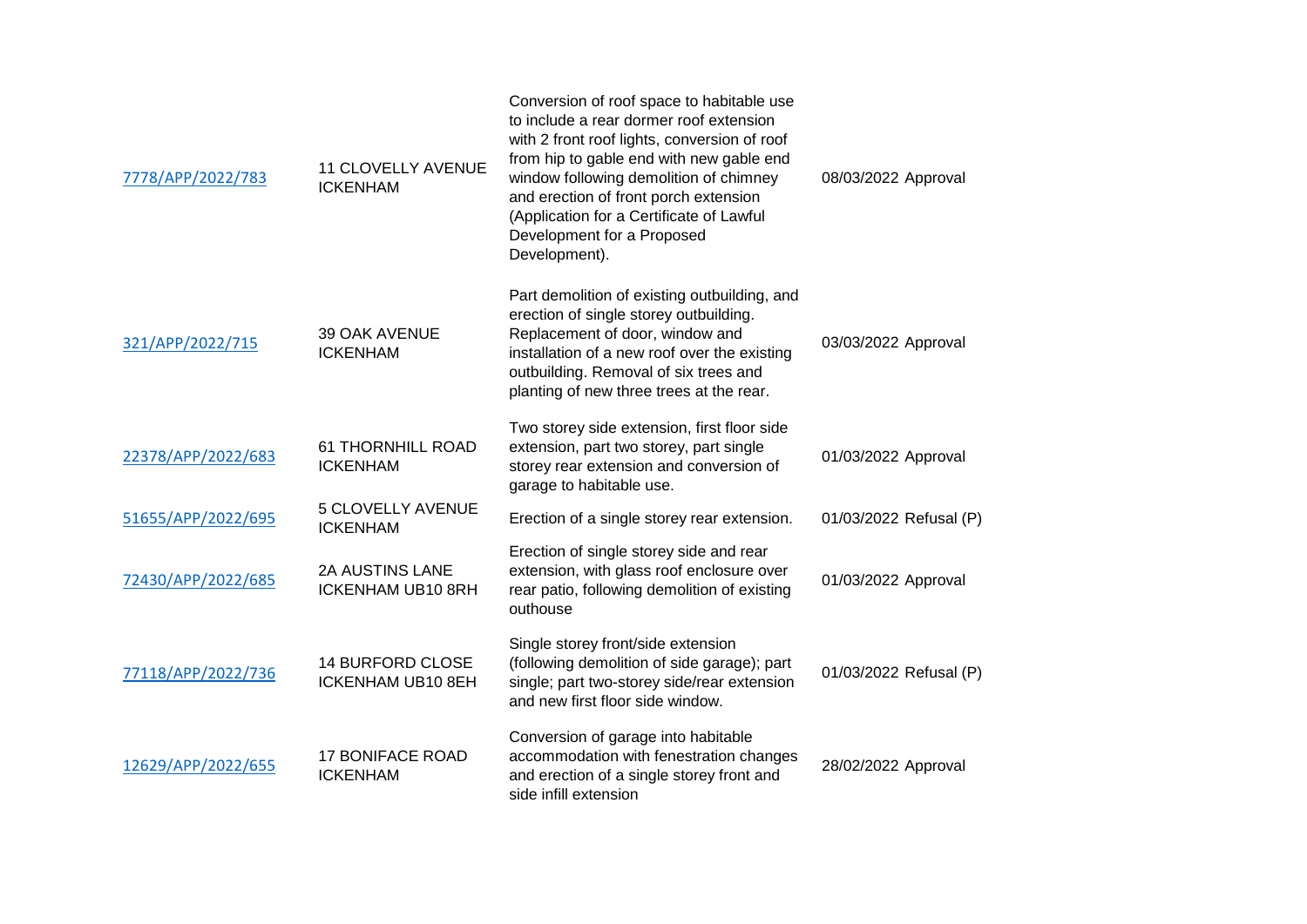| 6206/APP/2022/608  | 1 GROVE CLOSE<br><b>ICKENHAM</b>                                             | Erection of a first floor side extension,<br>single storey rear and part double storey<br>rear extension, conversion of garage<br>space to habitable room and internal<br>alterations.                                                                          | 24/02/2022 Approval    |
|--------------------|------------------------------------------------------------------------------|-----------------------------------------------------------------------------------------------------------------------------------------------------------------------------------------------------------------------------------------------------------------|------------------------|
| 6206/APP/2022/610  | 1 GROVE CLOSE<br><b>ICKENHAM</b>                                             | Erection of a first floor side extension,<br>single storey rear, part double storey rear<br>extension, conversion of garage to a<br>habitable room and conversion of<br>roofspace to include a rear dormer, hip to<br>gable extension and 2 x front rooflights. | 24/02/2022 Refusal (P) |
| 43797/APP/2022/605 | <b>BRIDGE HOUSE, 1A</b>                                                      | Erection of first floor rear extension and<br>BRIDGE WAY ICKENHAM single storey rear infill extension                                                                                                                                                           | 23/02/2022 Approval    |
| 77079/APP/2022/534 | 2nd Ickenham Scout Hut<br><b>COMMUNITY CLOSE</b><br><b>ICKENHAM UB10 8RE</b> | Demolition of the existing Scout Huts and<br>erection of a new Scout Hut.                                                                                                                                                                                       | 23/02/2022 Approval    |
| 74318/APP/2022/578 | 175A SWAKELEYS ROAD<br><b>ICKENHAM UB10 8DN</b>                              | Erection of a single storey rear extension<br>and demolition of existing detached<br>garage                                                                                                                                                                     | 21/02/2022 Approval    |
| 10638/APP/2022/540 | <b>6 COPTHALL ROAD</b><br><b>EAST ICKENHAM</b>                               | Erection of dormer extension to rear                                                                                                                                                                                                                            | 18/02/2022 Approval    |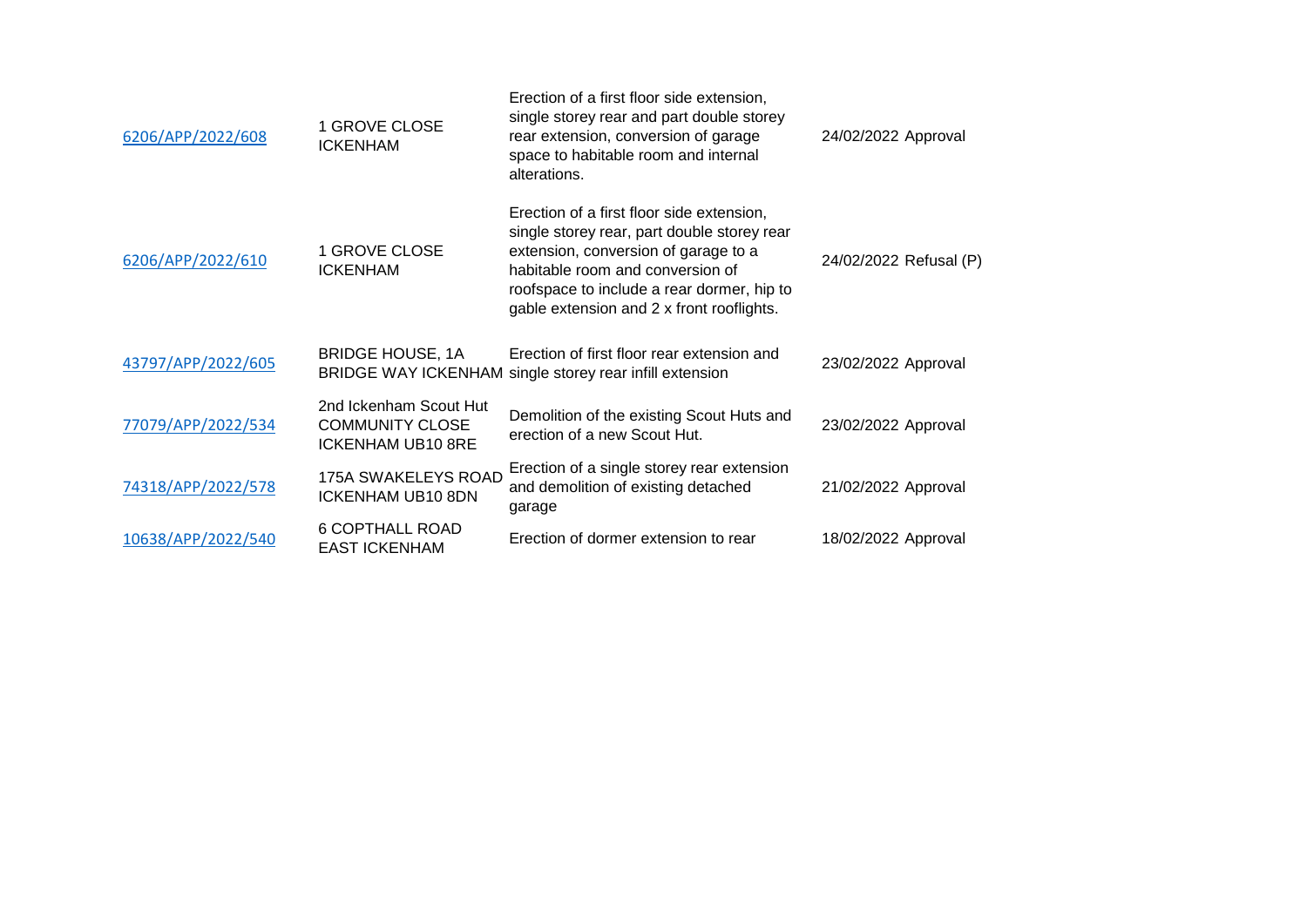| 77060/APP/2022/474 | 5 & 7 HOYLAKE<br><b>CRESCENT ICKENHAM</b>    | Single storey side/rear extension (following<br>demolition of side/rear garage and rear<br>extensions); hip to gable end extension<br>including roof level side window; rear<br>dormer roof extension to no.5 Hoylake<br>Crescent (Retrospective). Single storey<br>side/rear extension to no.7 Hoylake<br>Crescent (following demolition of side/rear<br>garage). Merging of the front dormers into<br>one (including rooflight to no.7 Hoylake<br>Crescent) and changes to the materiality<br>of the main walls and roof tiles to both<br>propoerties (Retrospective). Single storey<br>side and rear extensions, alterations to<br>front dormers, change from hipped roofs to<br>gable ends and new rear dormers (part<br>retrospective). | 14/02/2022 Approval      |
|--------------------|----------------------------------------------|----------------------------------------------------------------------------------------------------------------------------------------------------------------------------------------------------------------------------------------------------------------------------------------------------------------------------------------------------------------------------------------------------------------------------------------------------------------------------------------------------------------------------------------------------------------------------------------------------------------------------------------------------------------------------------------------------------------------------------------------|--------------------------|
| 16619/APP/2022/422 | <b>5 HOYLAKE CRESCENT</b><br><b>ICKENHAM</b> | Hip to gable extension including roof level<br>side window and rear dormer roof<br>extension (including conversion of<br>roofspace into habitable space)<br>(Application for a Certificate of Lawful<br>Development for an Existing<br>Development).                                                                                                                                                                                                                                                                                                                                                                                                                                                                                         | 11/02/2022 Withdrawn (P) |
| 18733/APP/2022/368 | <b>5 ALBANY CLOSE</b><br><b>ICKENHAM</b>     | Erection of single storey extension to side -<br>glass conservatory (Application for a<br>Certificate of Lawful Development for a<br>Proposed Development)                                                                                                                                                                                                                                                                                                                                                                                                                                                                                                                                                                                   | 10/02/2022 Approval      |
| 25604/APP/2022/412 | 23 HOYLAKE CRESCENT<br><b>ICKENHAM</b>       | Single storey side extension; single storey<br>side/rear extension (following demolition of<br>rear outbuilding and side garage); rear<br>patio/steps and rear rooflight<br>(Retrospective).                                                                                                                                                                                                                                                                                                                                                                                                                                                                                                                                                 | 10/02/2022 Approval      |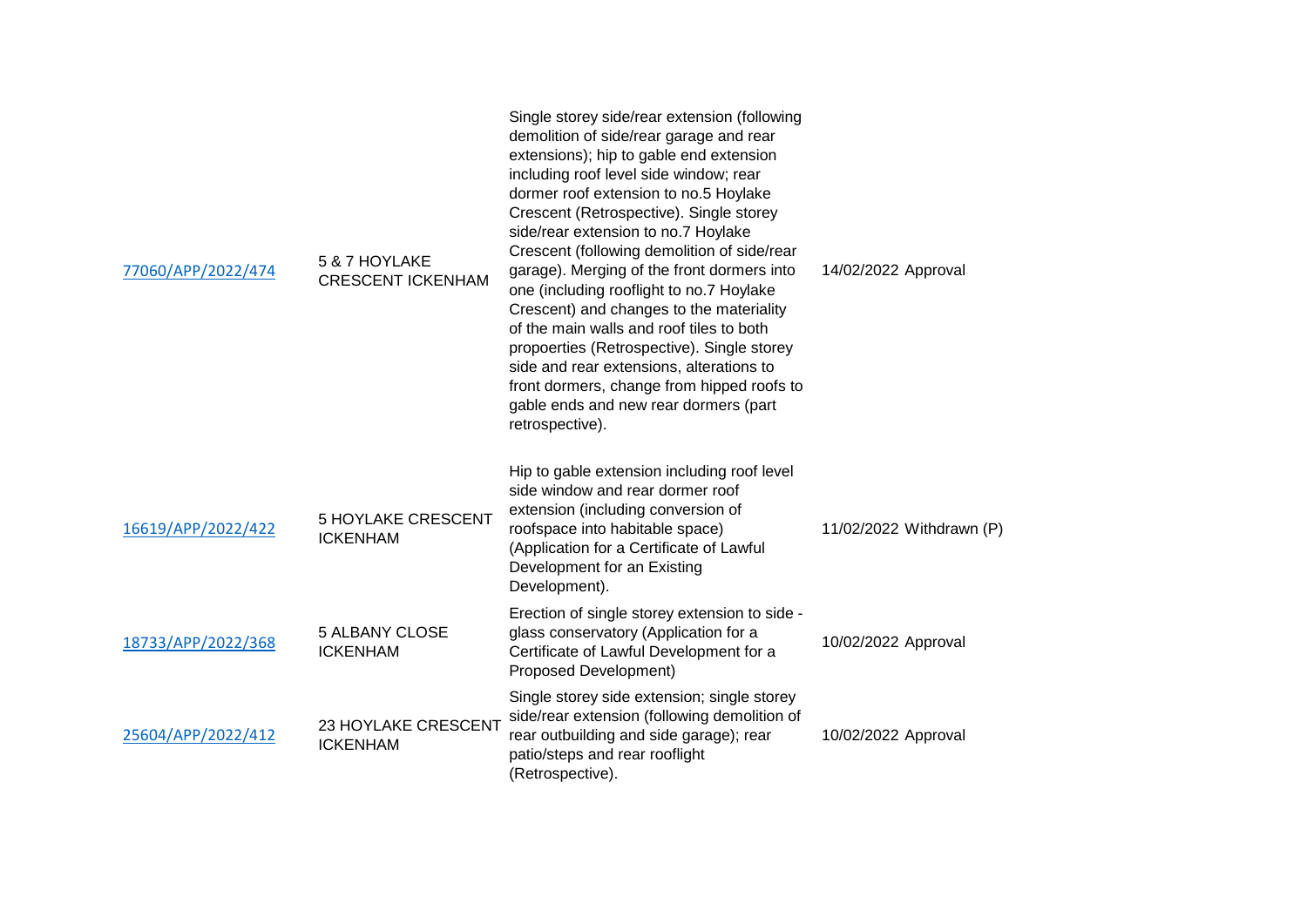| 11707/APP/2022/321  | 41 THE GROVE<br><b>ICKENHAM</b>           | Single storey rear extension; first floor rear<br>extension; rear dormer roof extension<br>including conversion into habitable space;<br>and replacement garage front door with<br>window including conversion into habitable<br>space                                                                                                                                                                                                                                                                               | 03/02/2022 Approval    |
|---------------------|-------------------------------------------|----------------------------------------------------------------------------------------------------------------------------------------------------------------------------------------------------------------------------------------------------------------------------------------------------------------------------------------------------------------------------------------------------------------------------------------------------------------------------------------------------------------------|------------------------|
| 24742/APP/2022/310  | 53 BURNHAM AVENUE<br><b>ICKENHAM</b>      | Erection of a single storey extension to the<br>rear                                                                                                                                                                                                                                                                                                                                                                                                                                                                 | 02/02/2022 Approval    |
| 49936/APP/2022/311  | <b>84 LONG LANE</b><br>ICKENHAM UB10 8SX  | Details pursuant to the discharge of<br>Conditions 3 (materials and external<br>surfaces), 4 (tree protection measures), 5 (<br>landscape scheme) and 7 (sustainable<br>water management scheme) of planning<br>permission ref. 49936/APP/2021/1382,<br>dated 23/06/2021 (Erection of part two<br>storey, part single storey rear extension<br>and conversion of roofspace to habitable<br>use including a mansard roof over the<br>existing two storey flat-roofed outrigger,<br>with associated landscaping works) | 02/02/2022 Approval    |
| 16006/APP/2022/184  | <b>11 GLEBE AVENUE</b><br><b>ICKENHAM</b> | Erection of a rear infill extension and<br>conversion of roofspace to habitable use<br>including two side facing dormers and<br>raising the roof height.                                                                                                                                                                                                                                                                                                                                                             | 21/01/2022 Refusal (P) |
| 19355/APP/2022/1063 | <b>11 THE GREENWAY</b><br><b>ICKENHAM</b> | Erection of a single storey side and rear<br>extension and erection of a front extension<br>(amendment to 19355/APP/2021/4485).                                                                                                                                                                                                                                                                                                                                                                                      | 30/03/2022 Refusal (P) |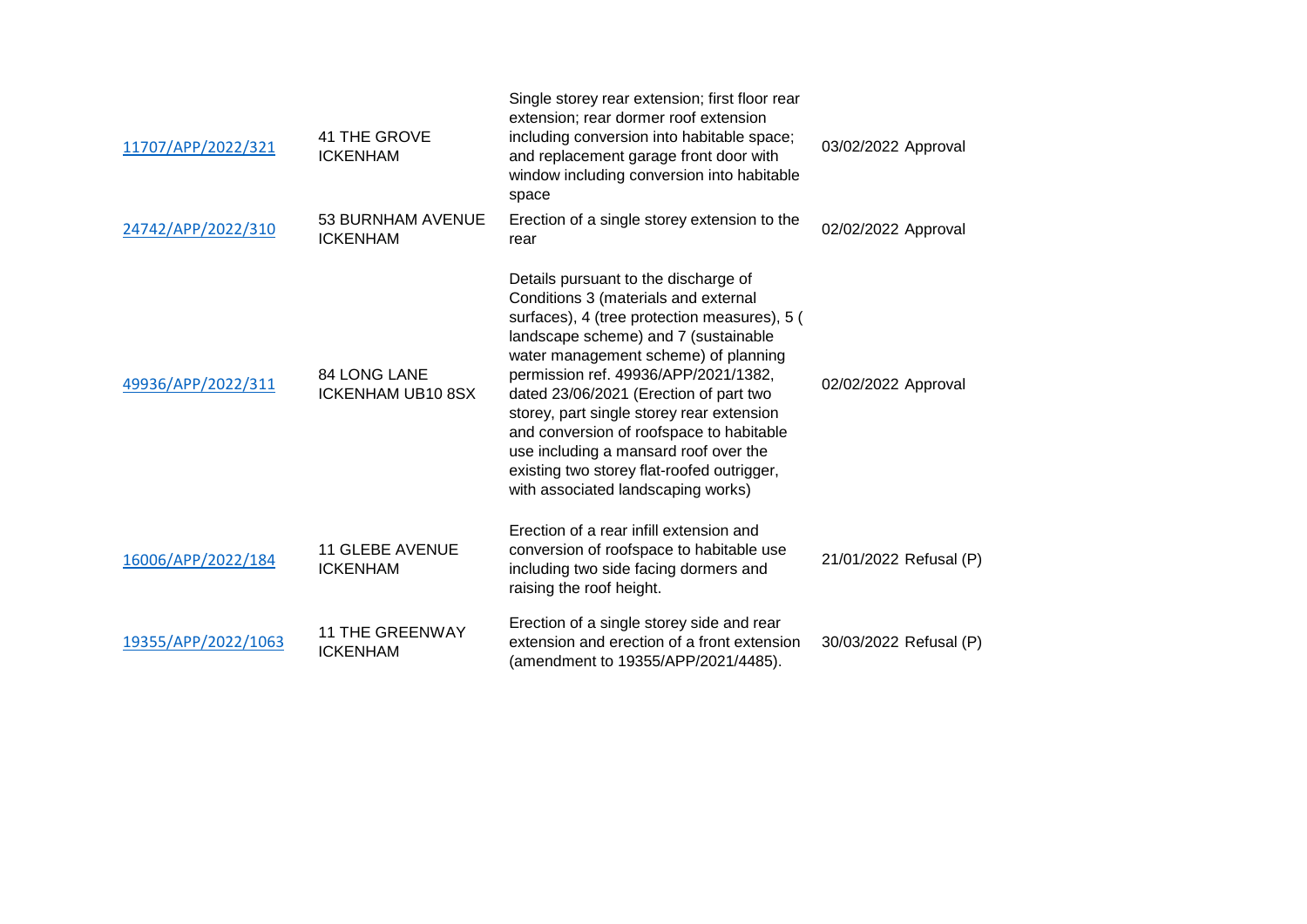| 35924/APP/2022/409 | 174 AYLSHAM DRIVE<br><b>ICKENHAM</b> | Details pursuant to the Discharge of<br>Conditions 3 (Materials), 4 (Landscaping),<br>6 (Sustainable Water Management), 8<br>(Construction Logistics Plan), 9 (Step Free<br>Access) of planning permission ref.<br>35924/APP/2020/2270, dated 29/09/2020<br>of which varied the main permission ref.<br>35924/APP/2020/991 dated 08/06/2020<br>(Two storey, 1-bed attached dwelling and<br>two storey rear extension involving parking<br>and amenity space) | 10/02/2022 Split Decision |
|--------------------|--------------------------------------|--------------------------------------------------------------------------------------------------------------------------------------------------------------------------------------------------------------------------------------------------------------------------------------------------------------------------------------------------------------------------------------------------------------------------------------------------------------|---------------------------|
|--------------------|--------------------------------------|--------------------------------------------------------------------------------------------------------------------------------------------------------------------------------------------------------------------------------------------------------------------------------------------------------------------------------------------------------------------------------------------------------------------------------------------------------------|---------------------------|

## **APPLICATIONS**

| 61646/TRE/2022/101  | 277 SWAKELEYS ROAD<br><b>ICKENHAM</b>                                | To carry out tree surgery including a<br>crown reduction by 20-25% to One Oak<br>T3 on TPO 588a                                                                                                                                                                                 | 16/05/2022 Undecided |
|---------------------|----------------------------------------------------------------------|---------------------------------------------------------------------------------------------------------------------------------------------------------------------------------------------------------------------------------------------------------------------------------|----------------------|
| 35493/APP/2022/1422 | <b>4A LAWRENCE DRIVE</b><br><b>ICKENHAM</b>                          | Erection of a single storey extension to<br>the rear                                                                                                                                                                                                                            | 11/05/2022 Undecided |
| 12579/APP/2022/1499 | <b>PYLON FARM NEWYEARS</b><br><b>GREEN LANE HAREFIELD</b><br>UB9 6LX | Details Pursuant to Condition 4 (ground<br>levels), 6 (materials) 7 (landscape<br>scheme) of planning ref.<br>12579/APP/2020/2742 dated 18/02/2021 09/05/2022 Undecided<br>for the Demolition of existing<br>outbuildings and construction of single<br>replacement outbuilding |                      |
| 20345/APP/2022/1529 | <b>155 SWAKELEYS ROAD</b><br><b>ICKENHAM</b>                         | Erection of outbuilding with pitched roof.                                                                                                                                                                                                                                      | 09/05/2022 Undecided |
| 56509/APP/2022/1517 | 73 THORNHILL ROAD<br><b>ICKENHAM</b>                                 | Erection of a part single, part two storey<br>rear and side extensions                                                                                                                                                                                                          | 09/05/2022 Undecided |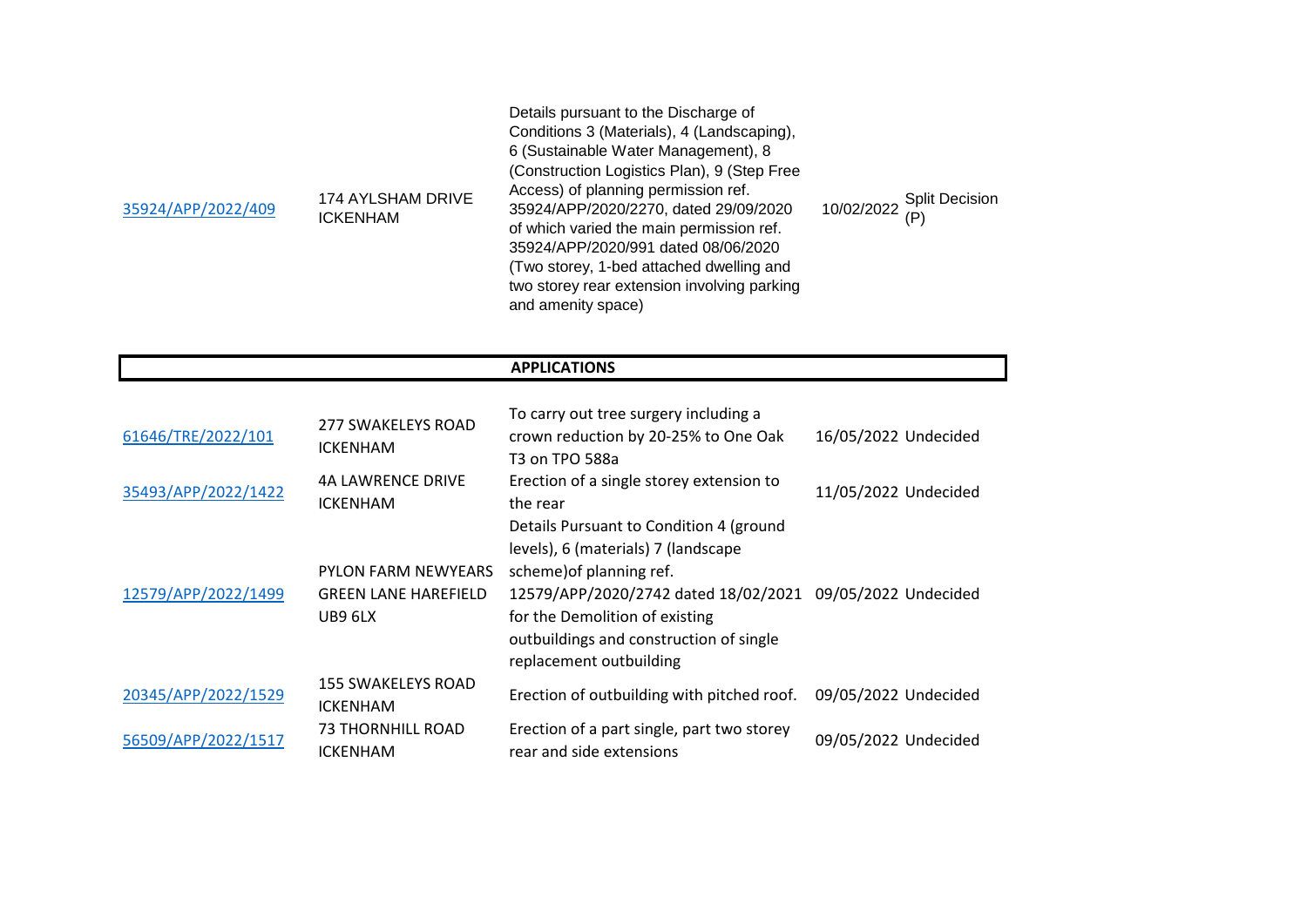| 14898/APP/2022/1438 | <b>54 HALFORD ROAD</b><br><b>ICKENHAM</b>                               | Conversion of roofspace to habitable use<br>to include Nos. 2 side dormers and<br>fenestration changes on the front<br>elevation (related to previous application<br>Iref.14898/APP/2021/2774)                                                                                                                      | 05/05/2022 Undecided |
|---------------------|-------------------------------------------------------------------------|---------------------------------------------------------------------------------------------------------------------------------------------------------------------------------------------------------------------------------------------------------------------------------------------------------------------|----------------------|
| 66607/APP/2022/1417 | <b>15 ELEANOR GROVE</b><br><b>ICKENHAM MIDDLESEX</b><br><b>UB10 8BH</b> | Single storey rear extension                                                                                                                                                                                                                                                                                        | 03/05/2022 Undecided |
| 68470/APP/2022/1424 | <b>46 SUSSEX ROAD</b><br><b>ICKENHAM UB10 8PN</b>                       | Single storey rear conservatory.                                                                                                                                                                                                                                                                                    | 03/05/2022 Undecided |
| 77236/APP/2022/1378 | <b>35 PRIORY AVENUE</b><br><b>HAREFIELD UB9 6AP</b>                     | Erection of a rear outbuilding                                                                                                                                                                                                                                                                                      | 27/04/2022 Undecided |
| 5629/APP/2022/1274  | <b>45 HOYLAKE CRESCENT</b><br><b>ICKENHAM</b>                           | Conversion of roofspace to habitable use<br>including the removal of existing roof<br>structure and reconstruction of pitched<br>roof including front gable to a 45* pitch<br>to provide increased internal headroom<br>and 2 no. side dormers and provide<br>windows adjacent to front and rear<br>elevations.     | 27/04/2022 Undecided |
| 14459/APP/2022/1357 | <b>29 PARKFIELD ROAD</b><br><b>ICKENHAM</b>                             | Erection of an outbuilding in the rear<br>garden (linked to previous application<br>ref.14459/APP/2021/2968)<br>Variation of Condition 2 (submitted plans)                                                                                                                                                          | 26/04/2022 Undecided |
| 5064/APP/2022/1245  | <b>46 THORNHILL ROAD</b><br><b>ICKENHAM</b>                             | of planning permission ref.<br>5064/APP/2020/3437, dated 22-12-20<br>(Raising of roof to create a first floor with<br>chalet roof and removal of existing loft<br>conversion to existing bungalow) to<br>change external materials from<br>weatherboards to render and to change<br>the covering on the bay windows | 25/04/2022 Undecided |